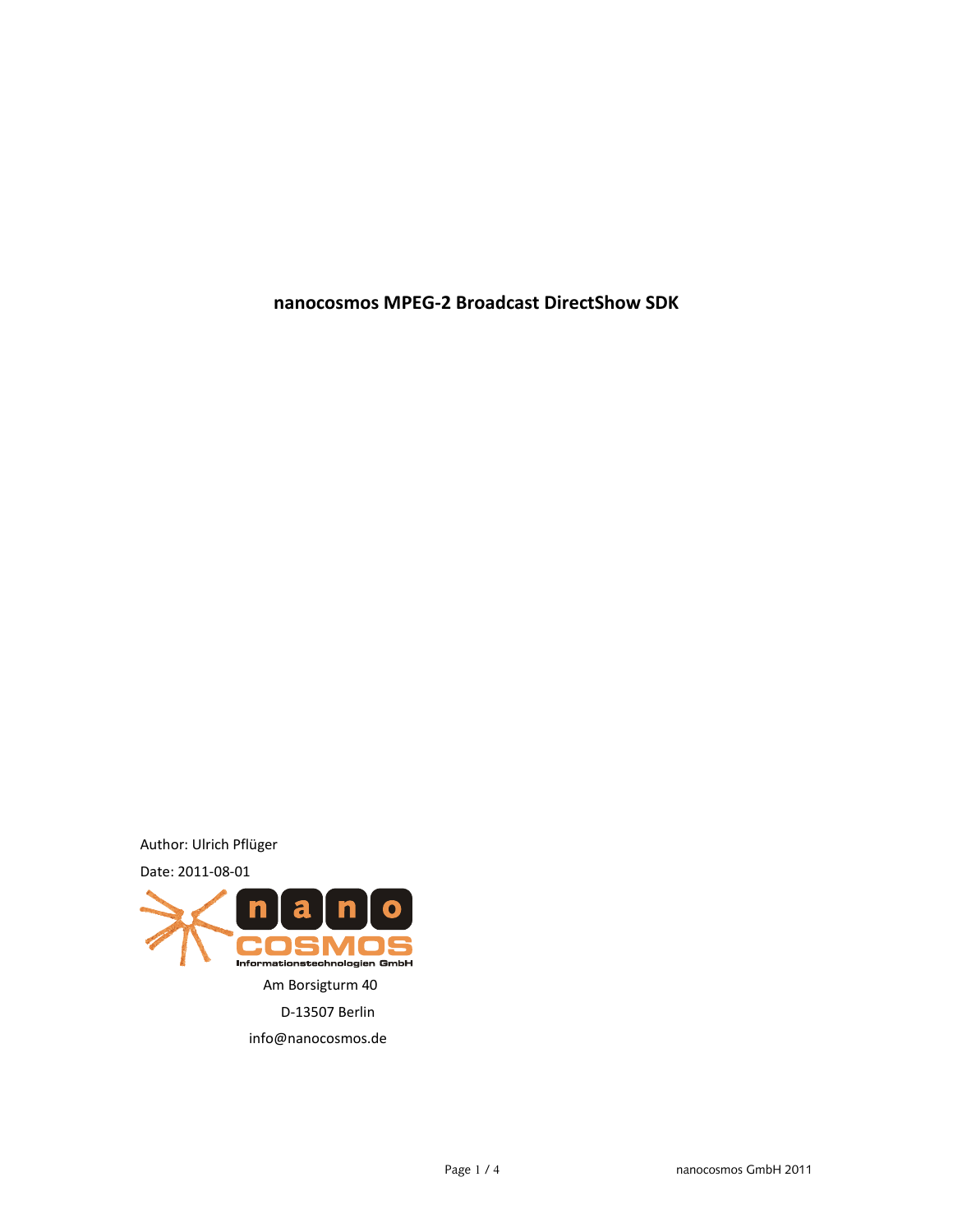# **Introduction**

Nanocosmos MPEG-2 Broadcast DirectShow SDK enables you to perform high quality and high performance video coding for the latest generation video and audio coding standards. It is intended to develop video encoding / transcoding applications based on Microsoft DirectShow technology.

## **Major Features**

- Encoding of MPEG-2 video streams in Main and High profile
- Highly optimized software coding with support for latest CPU technology by Intel and AMD (SSE2/SSE3/SSE4 and Dual-Core/Core-Duo, AMD Athlon64
- Real-time Encoding from Capture cards is supported
- File Reader for MOV and MXF
- File Writer for MOV and MXF

## **Documentation**

The SDK\doc folder contains further documentation for the following filters:

- MPEG-2 Video Decoder
- MPEG-2 Video Encoder
- QuickTime Source
- QuickTime Writer
- MXF Reader
- MXF Writer

*Contact us for additional modules for MPEG Audio Encoding and Multiplexing*

### **Filter components**

- nanocosmos MPEG-2 Video Decoder Module: nmpeg2dec.ax CLSID: {223784F1-4D9F-45A5-8281-8F9AFCABD904}
- nanocosmos MPEG-2 Video Encoder

Module: nmpeg2enc.ax CLSID: {2327A344-BECC-4F4F-89C6-DABDC5143832}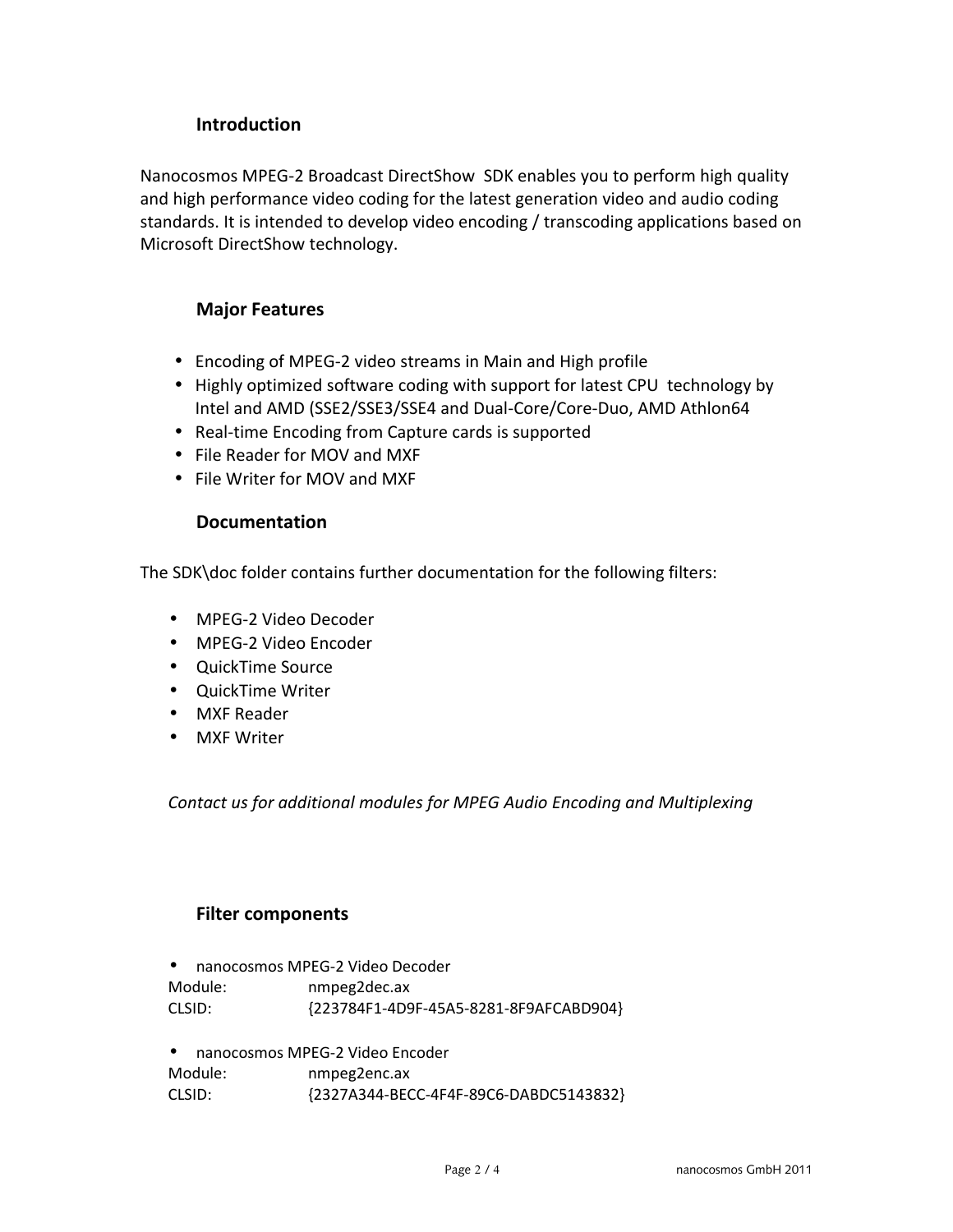| nanocosmos QuickTime Source Filter            |                                        |
|-----------------------------------------------|----------------------------------------|
| Module:                                       | nqtsource.ax                           |
| CLSID:                                        | {53718C99-F067-4609-8184-A8A92A241A5A} |
| nanocosmos Quicktime Writer (MPEG2/Broadcast) |                                        |
| Module:                                       | nmp4mux.ax                             |
| CLSID:                                        | {C2FB362B-CE6C-4797-BC16-F81976DFEF61} |
| nanocosmos MXF Reader                         |                                        |
| Module:                                       | nh264dec.ax                            |
| CLSID:                                        | {A3462D0F-3BD0-48A2-BD91-A1366CFC35BB} |
| nanocosmos MXF Writer                         |                                        |
| Module:                                       | nh264dec.ax                            |
| CLSID:                                        | {C1C2C181-EBDA-421F-895F-638A4C5F132B} |
| nanocosmos MPEG PS/TS Stream Splitter         |                                        |
| Module:                                       | nmpegsplitter.ax                       |
| CLSID:                                        | {0994D1E8-B697-47DE-B1E3-36D26937D5B4} |
| nanocosmos File Dump Filter                   |                                        |
| Module:                                       | nanodump.ax                            |
| CLSID:                                        | {DA67A541-8FEA-11D4-A908-00105A6758CF} |

# **Registering and unregistering components in the DirectShow framework**

In order to use them, filters must be registered in the DirectShow framework. After installation all filters are registered. To re-register or unregister components, execute the RegisterFilters.bat or UnregisterFilters.bat batch files from the SDK/bin folder.

## **Filter activation**

Filters can be activated by installing a license key to windows registry or programmatically by setting a license key through the software interface of a filter instance. How to set license keys to unlock filters is described in the module's documents.